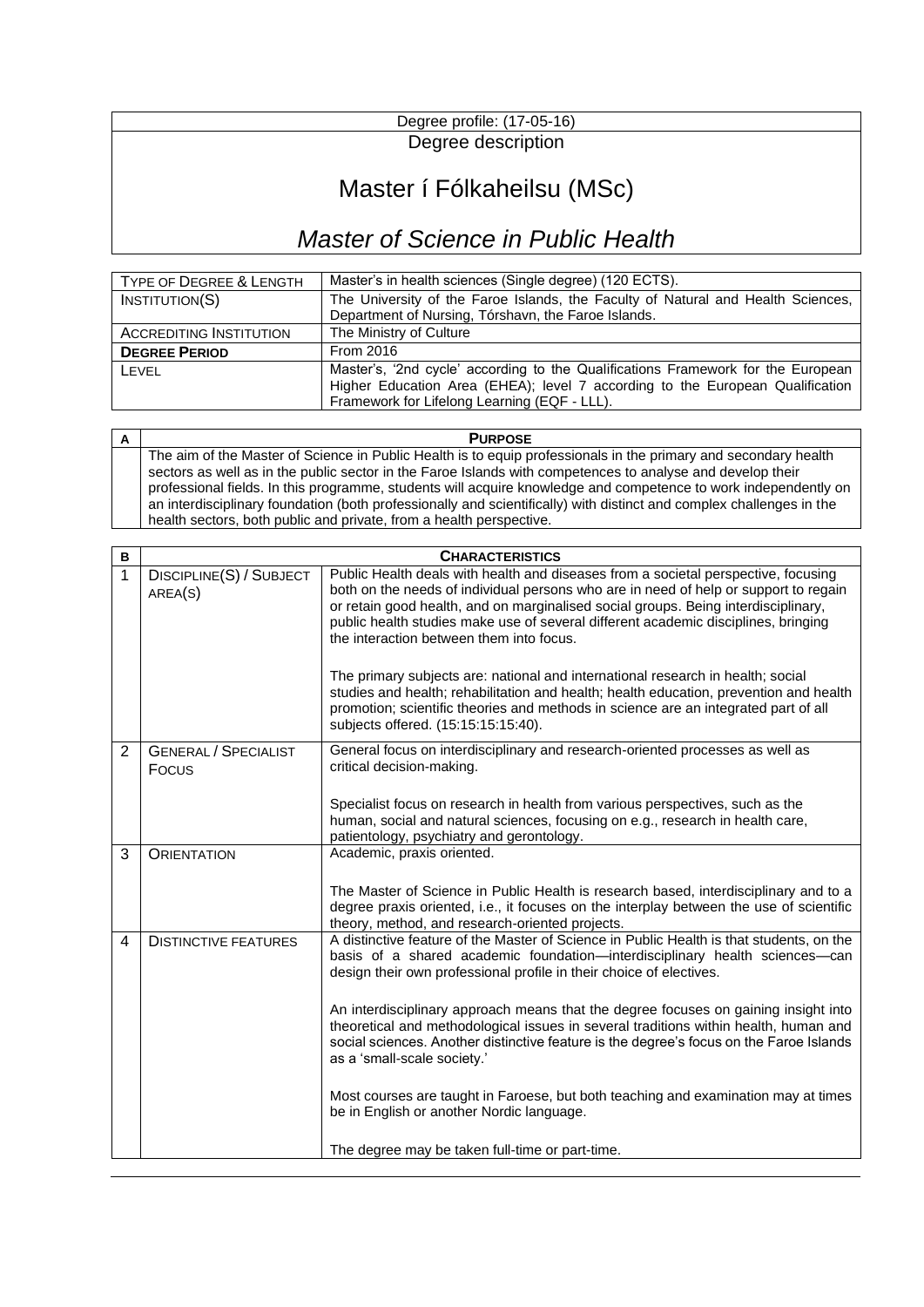|                          | <b>EMPLOYABILITY AND FURTHER EDUCATION</b>                                                                                                                                                                                                                                                                                                                                                                                               |
|--------------------------|------------------------------------------------------------------------------------------------------------------------------------------------------------------------------------------------------------------------------------------------------------------------------------------------------------------------------------------------------------------------------------------------------------------------------------------|
| <b>EMPLOYABILITY</b>     | The degree qualifies graduates for jobs in the primary and secondary sector, which<br>require analytical and disciplinary competences at the master's level, such as<br>leadership positions that focus on the development and coordination of health<br>initiatives both within the primary and secondary health sector, on professional<br>development, and on the development of the health service as an educational<br>institution. |
| <b>FURTHER EDUCATION</b> | Upon completion of the degree, students are qualified to study at the Ph.D. level<br>('Third Cycle Programmes').                                                                                                                                                                                                                                                                                                                         |

| D |                                | <b>EDUCATION STYLE</b>                                                                                                                                             |
|---|--------------------------------|--------------------------------------------------------------------------------------------------------------------------------------------------------------------|
|   | <b>LEARNING &amp; TEACHING</b> | Emphasis is placed on active/interactive learning that combines lectures and                                                                                       |
|   | APPROACHES                     | classroom discussions, group work, presentations, and research projects, conducted                                                                                 |
|   |                                | either individually or in groups.                                                                                                                                  |
|   | ASSESSMENT METHODS             | Papers with or without an oral defence, written exams, oral exams. The final<br>dissertation is defended orally. Internal and external examiners are used in equal |
|   |                                | measure.                                                                                                                                                           |

| Е              | <b>PROGRAMME COMPETENCES</b>                                                                                                                                                                                                                                                                                                    |
|----------------|---------------------------------------------------------------------------------------------------------------------------------------------------------------------------------------------------------------------------------------------------------------------------------------------------------------------------------|
| 1              | Generic                                                                                                                                                                                                                                                                                                                         |
|                | Academic skills: To work at a high academic level, i.e., to independently pose questions and problems, discuss,<br>analyse and interpret issues within one's own discipline; to evaluate and use scientific theories and methods<br>employed in the discipline to acquire new knowledge and come to validly argued conclusions. |
|                | Critical and self-critical abilities: To determine and articulate a research question, to discuss the question using<br>valid scientific knowledge/data and methods, and come to independent and critical conclusions, as well as take<br>leadership in relevant areas of professional practice.                                |
|                | Language skills: To communicate concisely both orally and in writing; the ability to understand and use scientific<br>language at the masters' level.                                                                                                                                                                           |
|                | Communication skills: To be able to communicate appropriately in a given context (informally, formally and<br>scientifically), including the ability to mediate new knowledge both orally and in writing for both larger and smaller<br>audiences.                                                                              |
|                | Teamwork: To make a decisive difference as a member of a group or diverse team, to use skills to solve<br>problems when researching various hypothetical scenarios.                                                                                                                                                             |
|                | Ability to work independently: To coordinate complex tasks, synthesise the results of various research projects<br>and analyses, and organise one's work well in light of the scope of a subject and time limits.                                                                                                               |
| $\mathfrak{p}$ | <b>SUBJECT SPECIFIC</b>                                                                                                                                                                                                                                                                                                         |
|                | Public Health Studies: To discuss public health science as an interdisciplinary field of study, which                                                                                                                                                                                                                           |
|                | requires insight into issues in health and health problems from an individual, societal and professional                                                                                                                                                                                                                        |
|                | perspective.                                                                                                                                                                                                                                                                                                                    |
|                | Analytic skills: To analyse and evaluate issues in public health, and to develop approaches to further develop                                                                                                                                                                                                                  |
|                | one's own professional field.                                                                                                                                                                                                                                                                                                   |
|                | Independent decision-making: To use research skills and scientific knowledge/data in an effective and ethical                                                                                                                                                                                                                   |
|                | way; the ability to design, develop and evaluate development plans and research projects using relevant methods                                                                                                                                                                                                                 |
|                | and valid scientific argumentation.                                                                                                                                                                                                                                                                                             |
|                | Leadership and cooperation: To use specialist knowledge in health sciences to cooperate with individuals, in                                                                                                                                                                                                                    |
|                | teams and with other professions in relation to health and initiatives in the health sector.                                                                                                                                                                                                                                    |
|                | The ability to evaluate and develop: To evaluate and set up safe and high-quality treatment and care; to                                                                                                                                                                                                                        |
|                | prepare, initiate and evaluate health policies, initiatives and systems; to prepare, initiate and evaluate                                                                                                                                                                                                                      |
|                | health-promoting initiatives.                                                                                                                                                                                                                                                                                                   |